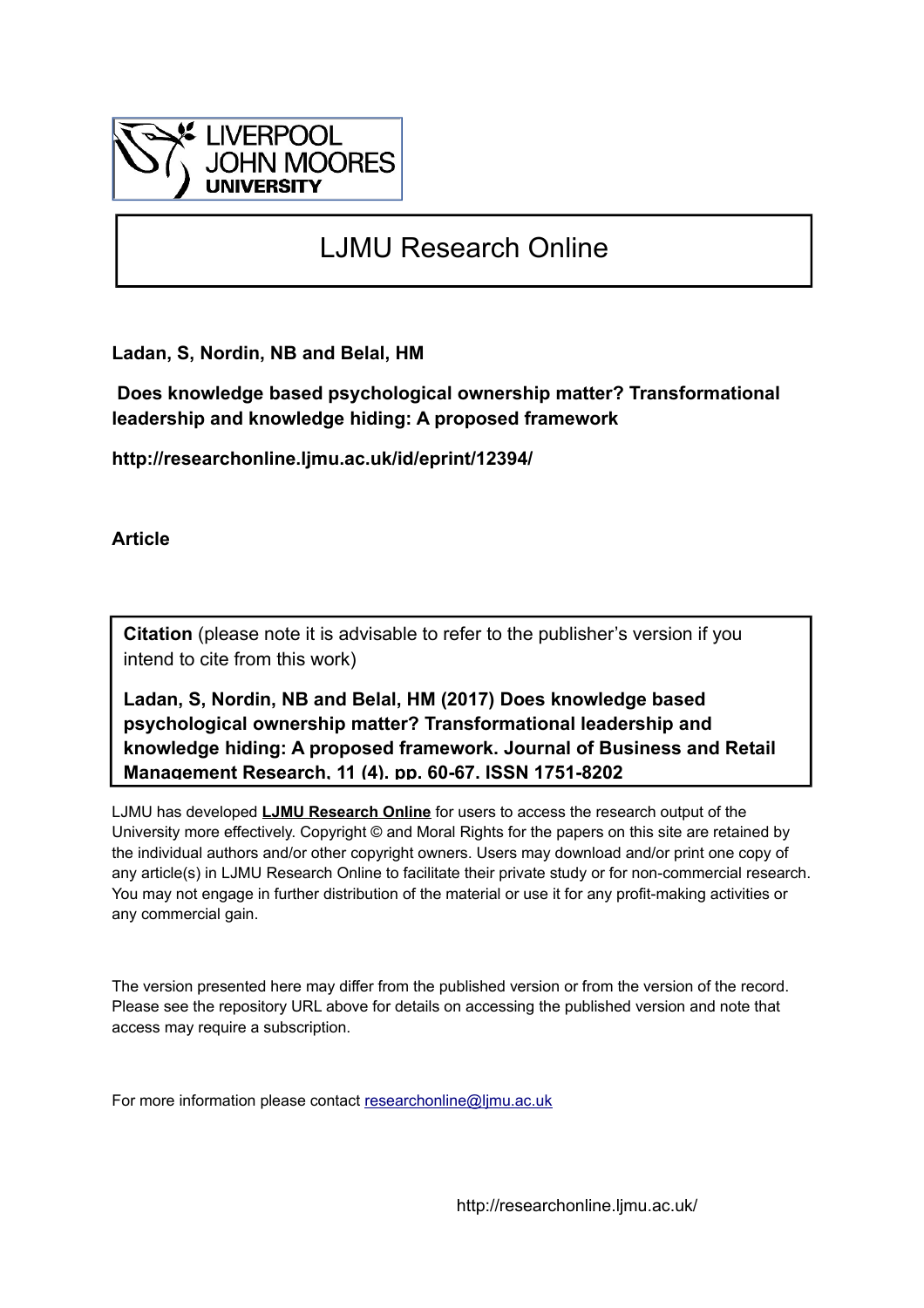# **Does knowledge based psychological ownership matter? Transformational leadership and knowledge hiding: A proposed framework**

**Sahnun Ladan Norani Binti Nordin Belal, H. M** 

School of Technology Management and Logistic, Universiti Utara Malaysia, Malaysia Department of Business Administration, Ahmadu Bello University, Zaria

# **Keywords**

Transformational leadership, knowledge based psychological ownership, knowledge hiding

# **Abstract**

*The prevalent and negative impact of knowledge hiding behaviour among employees has called the attention of both practitioners and researchers to begin investigations on its causes, and other factors that influence it on both the targets and perpetrators. Some of the possible suggested antecedents of knowledge hiding studied include trust, job characteristic, organisational culture, and workplace environment. Despite these studies, few have attempted to investigate the influence of leadership, particularly, transformational leadership on knowledge hiding. Previous studies also indicated conflicting results, and the mechanisms through which transformational leadership influences knowledge hiding are not adequately addressed. Therefore, mediator variable is suggested. Hence, this paper proposes knowledge psychological ownership as a potential mediator on the relationship between transformational leadership and knowledge hiding behaviour of an employee in the organization. We hereby argue that transformational leadership through knowledge psychological ownership will influence employees to refrain from the knowledge hiding behaviour that may negatively affect the organisation and encourage knowledge sharing to improve the performance of the organization.* 

*Corresponding author: Sahnun Ladan Email address for the corresponding author: sahnunl@yahoo.com First submission received: 28th January 2017 Revised submission received: 21st February 2017 Accepted: 8th April 2017*

# **1.0 Introduction**

 Research on knowledge management has received more attention from the scholars and practitioners. This is as a result of its positive impact on organizational performance (Alegre, Sengupta, & Lapiedra, 2011; Emadzade, Mashayekhi, & Abdar, 2012). It encourages creativity and innovations in the organization (Nonaka & Lewin, 2010; Saulais & Ermine, 2012; Sigala & Chalkiti, 2015). Described as "the process of capturing, developing, sharing, and effectively using organizational knowledge" (Davenport, 1994), knowledge management contributes to the achievement of organizational competitive advantage (Meihami & Meihami, 2014; Rahimli, 2012). However, emphases were mostly on the influence of knowledge sharing on organizational progress, performance and gain competitive advantages (Baytok, Kurt, & Zorlu, 2014; Du, Ai, & Ren, 2007; Hsu, 2008).

 Despite its prevalence and negative impacts on the organization (Connelly, Zweig, Webster, & Trougakos, 2012; Connelly & Zweig, 2015; Peng, 2013), little attention has been given to the employee's knowledge hiding behaviour in organization. In particular, there is little regard to the knowledge hiding behaviours of academicians' in universities. In a survey conducted in United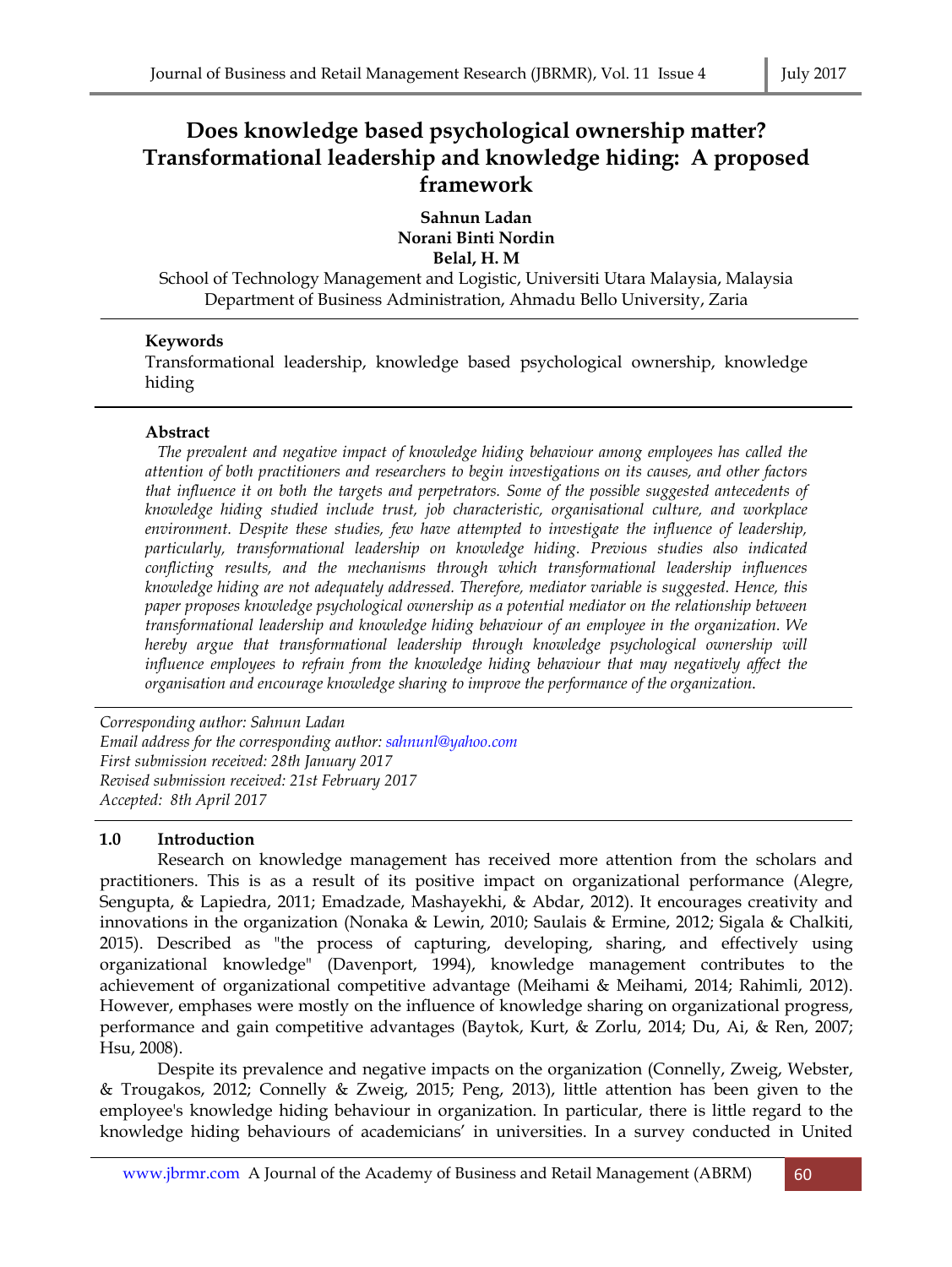States of America (USA), it was reported that 76 percent of respondents agreed they have once engaged in knowledge hiding (Connelly et al., 2012). In addition, a survey conducted in China (Peng, 2012) shows that 46 percent of respondents reported they once involved in knowledge hiding behaviour in their work settings.

 Several reasons have been suggested to why employees hide knowledge, to date some of the extant empirical factors on the antecedents of knowledge hiding studied mostly focused on distrust, knowledge complexity, task-relatedness, and knowledge sharing climate (Connelly et al., 2012, Webster et al., 2008), organizational culture (Webster et al., 2008), territoriality and organizational ownership (Peng, 2013), work environment and personality (Demirkasimoglu, 2015; Nerstad, 2014; Webster et al., 2008), goal interdependent (Lam & Bavik, 2015), competition and time (Connelly, Ford, Gallupe, Turel, & Zweig, 2009), knowledge complexity (Pan & Zhang, 2014) and also as a result of laziness, pro-social and instrumental (Webster et al., 2008). However, less attention has been given to the influence of leadership on employee knowledge hiding behaviour, particularly, transformational leadership. Transformational leadership is defined as a process where "leaders and followers help each other to advance to a higher level of morale and motivation"(Burns, 1978). Thus, the purpose of this paper is to build a theoretical framework on the mediation effect of knowledge based psychological ownership on transformational leadership and knowledge hiding relationship.

Therefore, identifying follower knowledge based psychological ownership as a mediating mechanism may improve systematic understanding of the impact of transformational leadership on followers knowledge hiding behaviour, and help management practitioners in developing and adopt a useful leadership interventions to improve organizational performance.

#### **2.0 Literature Review**

# **2.1 Knowledge hiding**

 According to Davenport and Prusak (1998, p. 5), Knowledge is defined as ''a fluid mix of framed experience, values, contextual information, and expert insights that provide a framework for evaluating and incorporating new experiences and information''. Knowledge hiding is defined as the "withholding or concealing of relevant information or knowledge, ideas, and know-how requested by a co-worker at workplace" (Connelly et al., 2012). Knowledge hiding also implies that an individual will give less information in contributing to organizational knowledge (Lam & Bavik, 2015; Lin & Huang, 2010). Furthermore, knowledge hiding may cause harm to the collaborations in an organization, developing new ideas, or policies implementation and procedures. It is also usually a negative perspective on an individual's knowledge contribution in most work settings. Accordingly, knowledge hiding may be positive in some cases, for example, protecting the organization private right (Connelly et al., 2012; Peng, 2013). Knowledge hiding is not considered to be opposite to knowledge sharing, but they are related and distinct constructs (Connelly et al., 2012; Connelly & Zweig, 2015; Demirkasimoglu, 2015; Peng, 2013).

 According to Connelly, Zweig, Webster, and Trougakos, (2012), knowledge hiding comprises of three elements: rationalized hiding, evasive hiding, and playing dumb. Evasive hiding is a situation where knowledge hider provides a misleading or incorrect information and promise to complete the answer which he/she is not intended to provide. Rationalized hiding is a situation where the knowledge hider provides justification for not sharing the knowledge requested by the coworker and transferring the blame to the third party. For example, the information is a classified and not allowed for the third party. Another dimension of knowledge hiding is playing dumb; the hider of the knowledge "pretends to be ignorant of the relevant knowledge requested by a subordinate; for example, "I don't know about the knowledge".

#### **2.2 Transformational Leadership**

 Transformational leadership is defined as a process by which leaders motivate their employees to outperform an initially expected level and to transcend followers' individual interests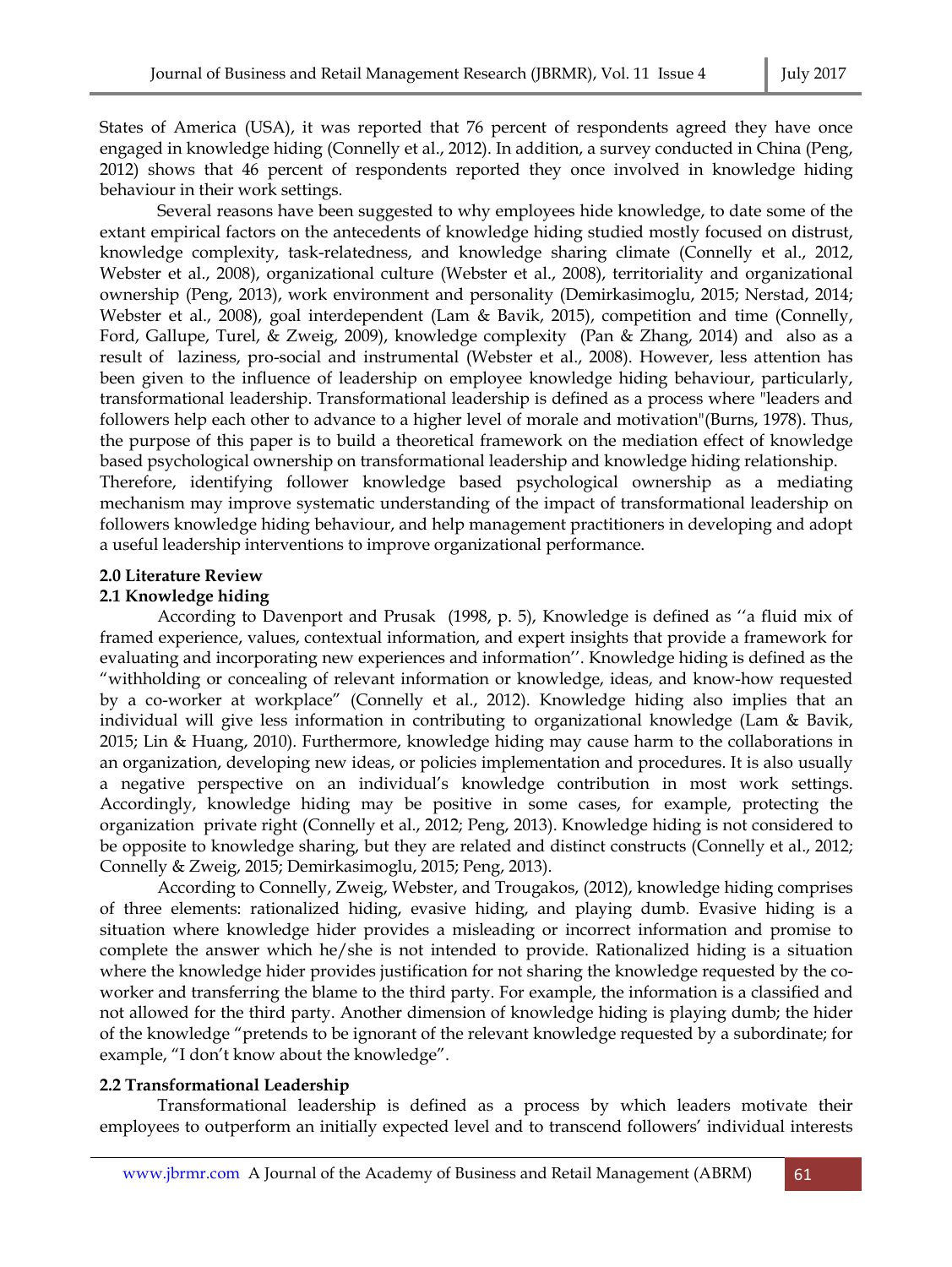in order to accomplish a collective goal (Bass 1985; Howell & Avolio 1993). Transformational leadership is also defined as a process in which "leaders and followers raise one another to higher levels of morality and motivation (Burns, 1978 p. 20). Transformational leadership also refers to a leader moving the follower beyond immediate self-interests through idealized influence, inspiration, intellectual stimulation, or individualized consideration. Thus, the ability to develop the needs of the followers is the main focus of transformational leadership in organization. Transformational leaders help followers to consider the goal and values of the organization above their own (Hyypi, & Parjanen, 2013; Shamir, House, & Arthur, 1993).

#### **3.0 Theoretical Framework**

# **3.1 Transformational Leadership and Knowledge Hiding**

 Studies show that leadership has an influence on individual employee behaviour and attitude (Bass, 1990; Bass, 2006; Olson & Nelson, 2006; Park et al., 2013; Shamir et al.,1993).Transformational Leadership also influence followers to be creative and innovative that improved the performance of organization (Bryant, 2003). Additionally, a transformational leader is defined as "leaders and followers help each other to advance to a higher level of morale and motivation (Burns, 1978)". Transformational leaders are those leaders that exhibit respectful, trustworthiness and behaviour that are ethical, increase inspiration and maturity, provide intellectuality, pay attention to their needs for achievement and growth. They also encourage their followers to assume more responsibility that may develop them to leadership (Avolio et al., 1999; Bass, 2006).

 Regarding transformational leadership and knowledge hiding, empirical studies for the relationship between transformational leadership and knowledge hiding is inadequate. However, given the limited number of studies linking transformational leadership and knowledge hiding, review of literatures revealed positive impact of transformational leaders for encouraging knowledge sharing among the followers within the organization which improve performance and creativity (Akpotu & Tamunosiki-Amadi, 2013; Bryant, 2003; Lin & Hsiao, 2014; Mushtaq & Bokhari, 2011).

 In contrast, knowledge hiding encouraged a lack of creativity and innovation, and also has a negative impact on the performance of the organization, and interpersonal relationship (Connelly & Zweig, 2015; Nerstad, 2014). It can then be argue that transformational leader will not encourage followers to engage in any dysfunctional behaviour that may be detrimental to the organization. Given the positive relationship between transformational leadership and knowledge sharing, it is logical that transformational leadership may play a vital role in minimizing the tendency of the employee to hide knowledge in the workplace. We proposed that:

**H1**: An increase in transformational leadership will reduce knowledge hiding behaviour.

# **3.2 Transformational Leadership and Knowledge based Psychological Ownership**

 A transformational leader is defined as "leaders and followers help each other to advance to a higher level of morale and motivation, (Burns, 1978)". There are limited empirical literature that relates transformational leadership and knowledge psychological ownership. However, extant studies show that leadership has an influence on individual employee behaviour and attitude (Bass, 1990; Olson & Nelson, 2006; Park et al., 2013; Shamir et al., 1993). Liu, (2012) defined knowledge psychological ownership as a "mindset in which employees perceive that a certain knowledge or information belongs to them".

 Transformational leaders exhibit respectful, trustworthy, and behaviours that are ethical, increase productivity and motivation, provide individual stimuli, and pay attention towards their followers needs in terms of achievement and growth (Avolio et al., 2004; Bass, 2006; Snjezana Kovjanic, Schuh, & Jonas, 2013; López-domínguez et al., 2013). Knowledge psychological ownership makes an individual to psychologically keep some particular knowledge and regard it as the extension of personality and then attain the senses of protection, efficacy and esteem from it.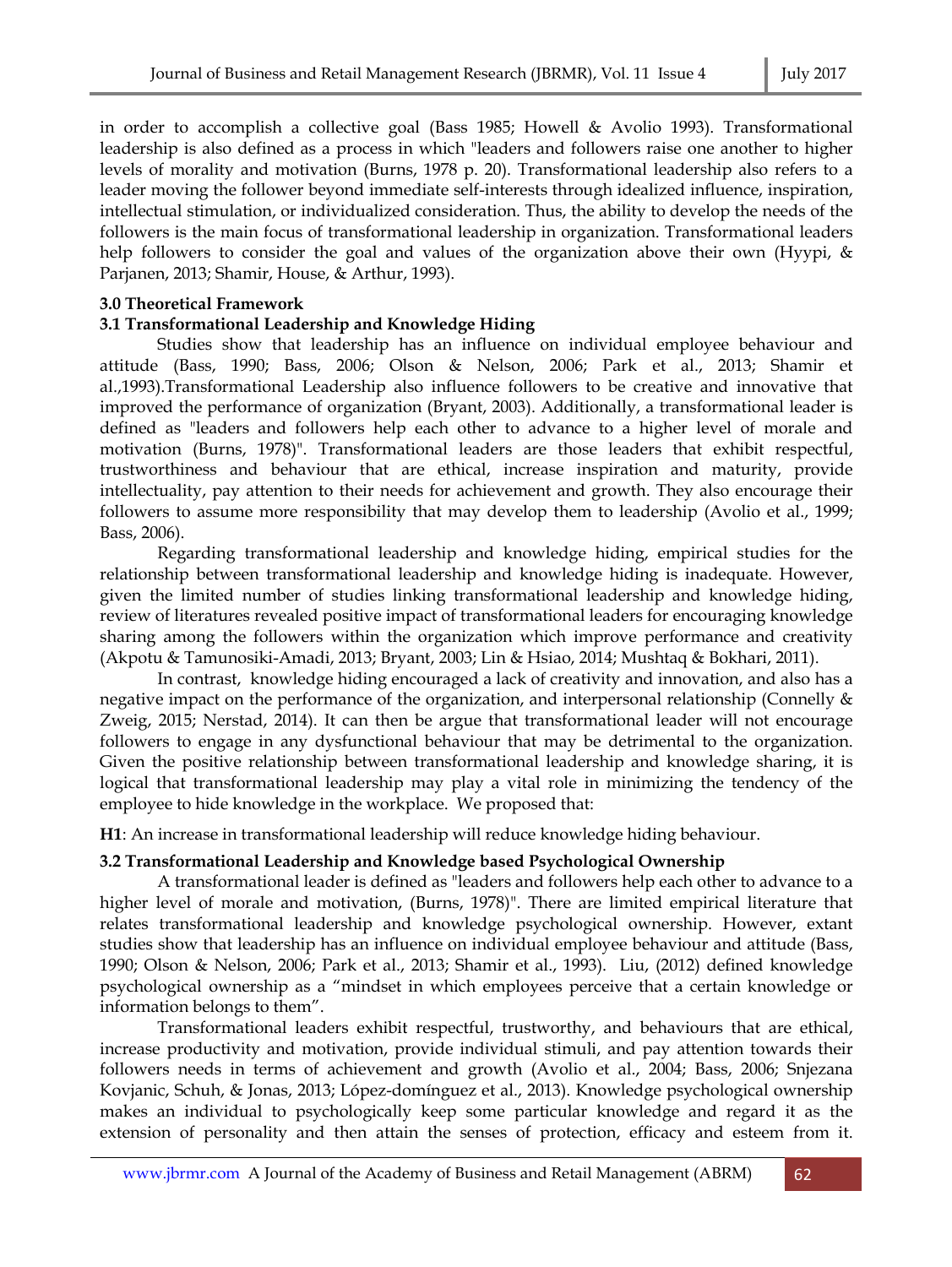Similarly, where an employee is being rewarded, either physical or mentally, based on his special knowledge, there would be fear or feeling that by sharing the knowledge, he will lose his competitive advantage, self esteem, and security (Li et al., 2015; Peng, 2013; Xinyan & Xin, 1986). The study of Li et al. (2015) of 293 employees in China based on structural equation revealed that knowledge based psychological ownership has a negative influence on both affective commitment and knowledge sharing as well. Furthermore, Xinyan and Xin, (1986) investigate the moderating effects of organizational justice on knowledge psychological ownership and knowledge hiding behaviour; the research revealed that knowledge psychological ownership could constrain knowledge sharing behaviour. Peng (2013), a survey of 190 employees reported positive on the relationship between knowledge psychological ownership and knowledge hiding. Previous studies also revealed that transformational leadership is positively related to knowledge sharing (Bryant, 2003; Lin & Hsiao, 2014), job commitment and job satisfaction (Avolio *et al*., 2004; Griffiths, 2004), creativity and innovation (Bryant, 2003; Noruzy et al., 2013; Qu et al., 2015).

 Based on transformational leadership theory (Bass, 1995; Burns, 1978; Shamir et al., 1993), transformational leadership is the process of stimulating individual intellectually through personal attention, coaching, and mentoring in facilitating problem solving and rational thinking. Transformational leadership is leadership approaches that bring change in individuals and the systems, which also has an influence on individual employee behaviour and attitude (Bass, 1990; Olson & Nelson, 2006; Park et al., 2013; Shamir et al., 1993). In line with above theoretical and empirical studies, the present study proposed that;

**H2**: An increase in transformational leadership will reduce knowledge based psychological ownership behaviour.

#### **3.3 Knowledge Based Psychological Ownership as a Mediator**

 Liu, (2012) defined knowledge psychological ownership as a "mindset in which employees perceive that a certain knowledge or information belongs to them". Although psychological ownership has been frequently identified as being one of the factors which influence individual behaviour and attitude, there are limited empirical studies focusing on knowledge hiding (Connelly et al., 2012; Peng, 2013).

 Furthermore, knowledge psychological ownership shows the level at which an individual employee feelings of possession or ownership of a particular knowledge. This may be as a result of their investment of much efforts or time/money in acquiring the knowledge. Moreover, employees have control over the knowledge they have created, acquired or familiar with in their daily routine. The control over the knowledge may serve as a competitive advantage to the knowledge holder in bargaining power upon their organization for rewards to exit from the organization (Peng, 2013). Further, once employees have the feeling of knowledge psychological ownership, knowledge sharing in the organization would be impeded. In so doing, an individual with knowledge psychological ownership would refuse to share core knowledge among others in order to avoid threat or the decline of possession to the knowledge, demands of security, competitive advantage, efficacy and needs, and self-esteem; thus, instinctively rejecting knowledge sharing (Peng, 2013; Van Dyne & Pierce, 2004; Xinyan & Xin, 1986). In addition, an employee with strong knowledge psychological ownership has a tendency to engage in dysfunctional behaviours in order to keep the ownership of the target (Peng, 2013). Experience for personal loss, stress and frustration may discourage knowledge sharing behaviour. Based on these facts, it can be argued that individual employee with high knowledge psychological ownership is likely to conceal knowledge unlike employee with low knowledge psychological ownership.

 Previous studies have examined the mediating role of knowledge based psychological ownership on the relationship between affective commitment and both common and key knowledge sharing. The study revealed that knowledge psychological ownership mediates the relationship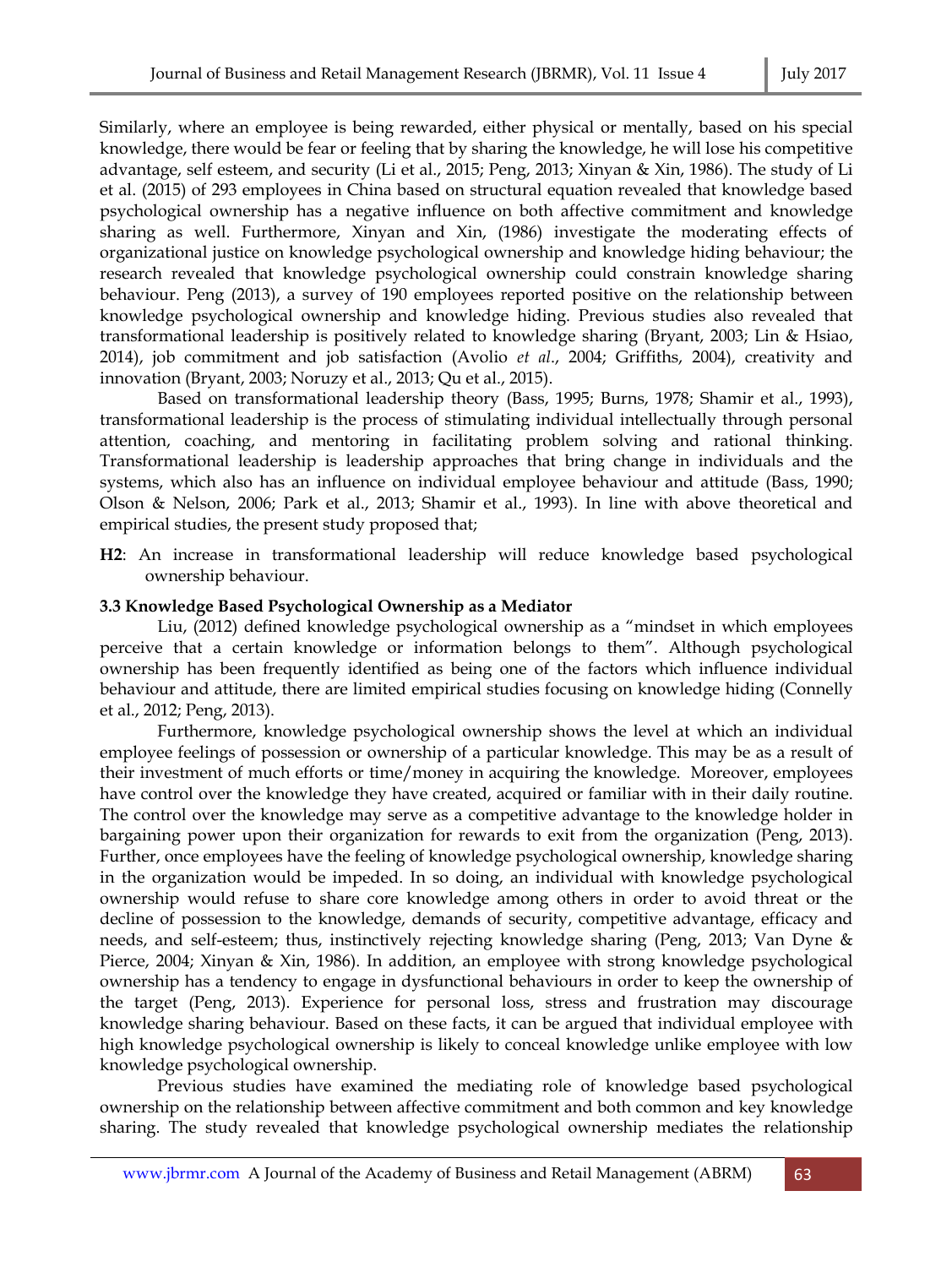between the affective commitment and knowledge sharing behaviour (Li, Yuan, Ning, & Li-Ying, 2015). The theory of psychological ownership posits that psychological ownership is said to be state in which individual feels as though the target of ownership or a piece of that target is theirs" (Pierce et al., 2001). This indicate that, considering oneself as part of ownership or feeling ownership, that will make individual to increase his/her effort towards organizational progress. In addition, despite the fact studies asserts that knowledge based psychological owners protect their interest because of their unique knowledge (Peng, 2013), a leader can influence his followers behaviour and attitudes, changing their perceptions and self concept towards positive behaviours. We therefore, propose that:

**H3:** Knowledge base psychological ownership will mediate transformational leadership and knowledge hiding relationship.

 Considering the above empirical literature, this paper proposes a research framework illustrating the mediating role of knowledge based psychological ownership on transformational leadership and knowledge hiding relationship as depicted in figure 1. The paper indicates that the extent to which transformational leadership influences knowledge hiding behaviour depends on the level of knowledge based psychological ownership of the employee. Thus, an employee with a high level of knowledge psychological ownership will likely engage in knowledge hiding behaviour unlike individual with low knowledge psychological ownership. We also argued that transformational leadership style can enhance knowledge psychological ownership of the followers through inspiration by presenting an appealing future and set achievable task related goals and expectations and how to achieve this vision.



**Figure 1**: Conceptual Model of the Influence of transformational leadership on knowledge hiding: the role of knowledge based psychological ownership.

# **4.0. Conclusion**

 Based on the theoretical and empirical studies discussed above, this paper proposes a theoretical framework on the mediating role of knowledge based psychological ownership between transformational leadership and knowledge hiding behaviour as depicted in figure 1 above. If the proposed model is validated, the result will contribute to knowledge management literature and management of knowledge hiding in particular if considered a dysfunctional behaviour in organizations. Furthermore, the theoretical frame work will give an insight into the role of transformational leadership in knowledge hiding behaviour. The study will also contribute by identifying knowledge psychological ownership as a mediating mechanism that can ensure systematic understanding of effect of transformational leadership on follower knowledge hiding behaviour, and also assist management practitioners in developing and use efficient and effective leadership that improves employees' performance

 However, this paper is limited to transformational leadership and other leadership styles were not considered. Future study should consider other leadership styles, such as; servant leadership, transactional leadership to mention a few. Future study should also investigate the influence of organizational control, rewards, and organizational culture. The mechanisms (mediator or moderators) variables such as self efficacy, organizational commitment, are also yet to be examined.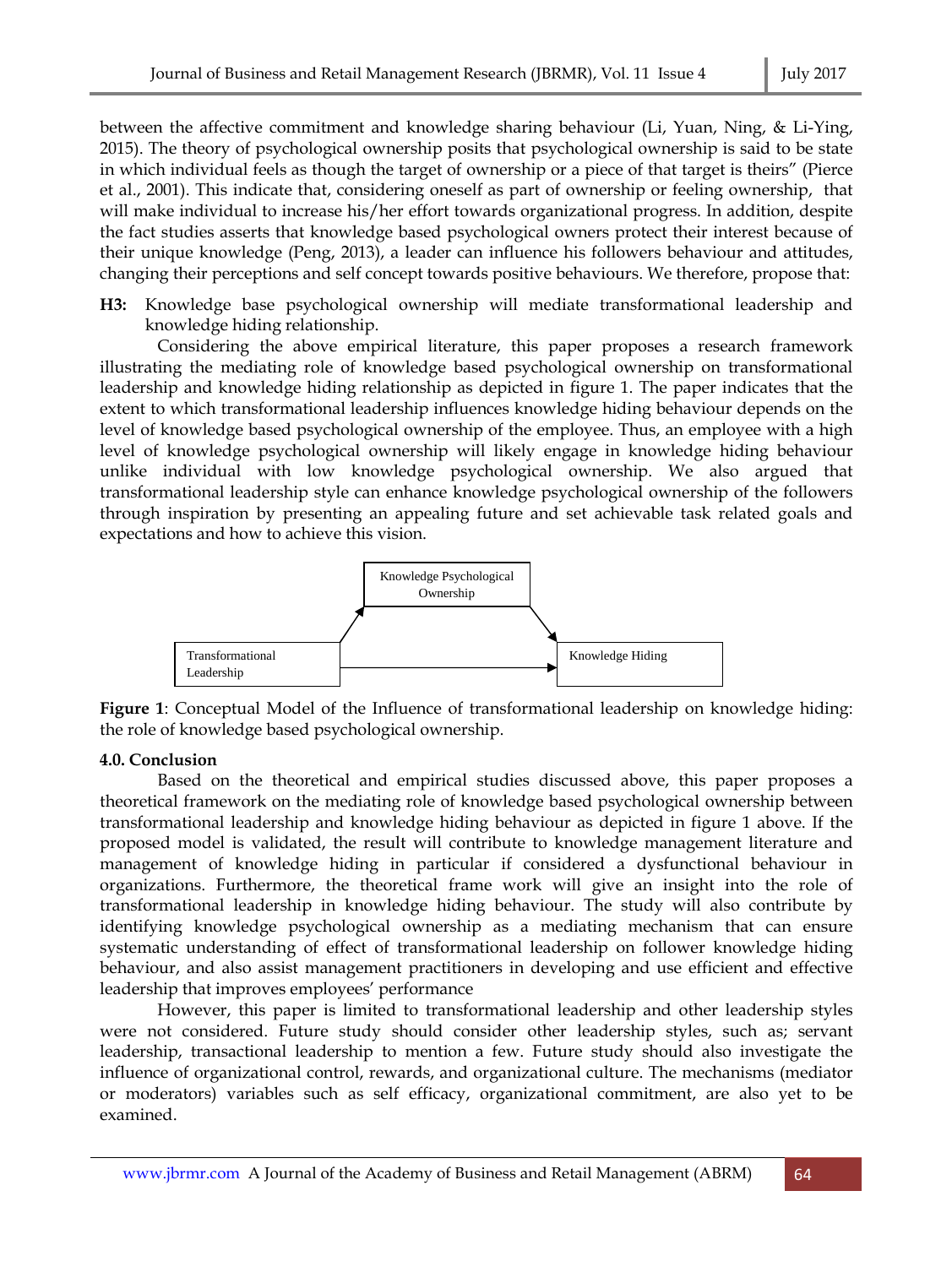# **Reference**

- Akpotu, C., & Tamunosiki-Amadi, J. (2013). Transformational Leadership and Knowledge Sharing in ICT Based Organizations in Nigeria. *International Journal of Business and Social Science*, *4*(12), 100–107.
- Alegre, J., Sengupta, K., & Lapiedra, R. (2011). Knowledge management and innovation performance in a high-tech SMEs industry. *International Small Business Journal*, *31*(4), 454–470.
- Argote, L., & Ingram, P. (2000). Knowledge Transfer: A Basis for Competitive Advantage in Firms. *Organizational Behavior and Human Decision Processes*, *82*(1), 150–169.
- Avolio, B. J., Bass, B. M., & Jung, D. I. (1999). Re-examining the components of transformational and transactional leadership using the Multifactor Leadership Questionnaire, 441–462.
- Avolio, B. J., Zhu, W., & Koh, W. (2004). Transformational leadership and organizational commitment : mediating role of psychological empowerment and moderating role of structural distance, *968*(May), 951–968.
- Bass, B. M. (1990). From Transactional to Iransformational Leadership : Learning to Share the Vision. *Organizational Dynamics*, *18*(3), 19–32.
- Baytok, A., Kurt, M., & Zorlu, Ö. (2014). The Role of Transformational Leader on Knowledge Sharing Practices : A Study about International Hotel Chains, *6*(7), 46–61.
- Bernard M. Bass, R. E. R. (2006). *Transformational leadership* (2nd ed.). Mahwah, N. J.
- Bryant, S. E. (2003). The Role of Transformational and Transactional Leadership in Creating, Sharing and Exploiting Organizational Knowledge. *Journal of Leadership & Organizational Studies*, *9*(4), 32–44.
- Burns, J. M. (1978). Leadership. In *Leadership* (pp. 66–75).
- Connelly, C. E., Ford, D. P., Gallupe, B., Turel, O., & Zweig, D. (2009). The effects of competition and time constraints on knowledge transfer: Exploratory findings from two experiments. *Proceedings of the 42nd Annual Hawaii International Conference on System Sciences, HICSS*, 1–10.
- Connelly, C. E., & Zweig, D. (2015a). How perpetrators and targets construe knowledge hiding in organizations. *European Journal of Work and Organizational Psychology*, *24*(3), 479–489.
- Connelly, C. E., & Zweig, D. (2015b). How perpetrators and targets construe knowledge hiding in organizations. *European Journal of Work and Organizational Psychology*, *24*(3), 479–489.
- Connelly, C. E., Zweig, D., Webster, J., & Trougakos, J. P. (n.d.). Knowledge hiding in organizations.
- Connelly, C. E., Zweig, D., Webster, J., & Trougakos, J. P. (2012). Knowledge hiding in organizations, (*88*), 64–88.
- Davenport, B. T. H., & Prusak, L. (1998). Working Knowledge: How Organizations Manage What They Know. *Knowledge Creation Diffusion Utilization*, 309.
- Davenport, T. H. (1994). Saving IT's Soul: Human Centered Information Management. *Harvard Business Review*, *72*(2), 119–131.
- Demirkasimoglu, N. (2015). Knowledge Hiding in Academia: Is Personality a Key Factor? *International Journal of Higher Education*, *5*(1).
- Du, R., Ai, S., & Ren, Y. (2007). Relationship between knowledge sharing and performance: A survey in Xi'an, China. *Expert Systems with Applications*, *32*(1), 38–46.
- Emadzade, M. K., Mashayekhi, B., & Abdar, E. (2012). Knowledge management capabilities and organizational performance. *Interdisciplinary Journal of Contemporary Research in Business*, *3*(11), 781–790.
- Gurteen, D. (2007). Knowledge , Creativity and Innovation. *Journal of Knowledge Management, Vol. 2*(Iss: 1), pp.5 – 13.
- Hsu, I. C. (2008). Knowledge sharing practices as a facilitating factor for improving organizational performance through human capital: A preliminary test. *Expert Systems with Applications*, *35*(3), 1316–1326.
- Hyypi??, M., & Parjanen, S. (2013). Boosting creativity with transformational leadership in fuzzy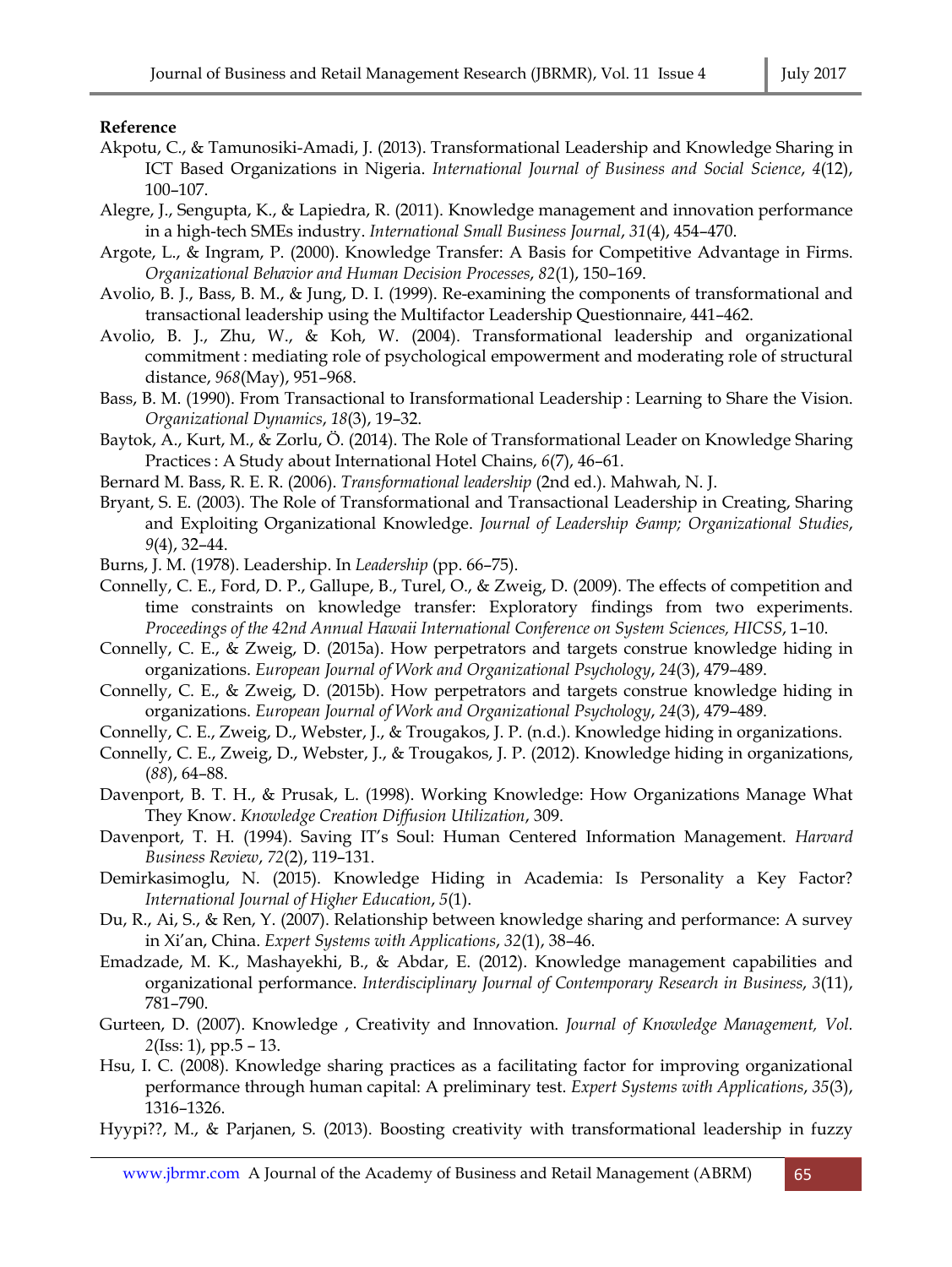front-end innovation processes. *Interdisciplinary Journal of Information, Knowledge, and Management*, *8*, 21–41.

- Kang, S.-W. (2014). Knowledge withholding: Psychological hindrance to the innovation diffusion within an organisation. *Knowledge Management Research & Practice*, (April), 1–6.
- Kovjanic, S., Schuh, S. C., & Jonas, K. (2013). Transformational leadership and performance: An experimental investigation of the mediating effects of basic needs satisfaction and work engagement. *Journal of Occupational & Organizational Psychology*, *86*(4), 543–555.
- Lam, Y., & Bavik, F. (2015). Effects of goal interdependence on help-seeking through knowledge sharing and knowledge hiding : the moderating roles of reciprocity beliefs Terms of Use The copyright of this thesis is owned by its.
- Li, J., Yuan, L., Ning, L., & Li-ying, J. (2015). Knowledge sharing and affective commitment : the mediating role of psychological ownership.
- Lin, R. S., & Hsiao, J. (2014). The Relationships between Transformational Leadership , Knowledge Sharing , Trust and Organizational Citizenship Behavior, *5*(3), 3–6.
- Lin, T. C., & Huang, C. C. (2010). Withholding effort in knowledge contribution: The role of social exchange and social cognitive on project teams. *Information and Management*, *47*(3), 188–196.
- López-domínguez, M., Enache, M., Sallan, J. M., & Simo, P. (2013). Transformational leadership as an antecedent of change-oriented organizational citizenship behavior ☆. *Journal of Business Research*, *66*(10), 2147–2152.
- Meihami, B., & Meihami, H. (2014). Knowledge Management a way to gain a competitive advantage in firms (evidence of manufacturing companies). *International Letters of Social and Humanistic …*, *3*, 80–91.
- Mushtaq, R., & Bokhari, R. H. (2011). Knowledge sharing : organizational culture and transformational leadership. *Journal of Knowledge Management Practice*.
- Nerstad, C. G. L. (2014). What Goes Around Comes Around : Knowledge Hiding , Perceived Motivational Climate , and Creativity, *57*(1), 172–192.
- Nonaka, I., & Lewin, A. Y. (2010). Dynamic Theory Knowledge of Organizational Creation, *5*(1), 14– 37.
- Olson, B. J., & Nelson, D. L. (2006). Managing aggression in organizations : what leaders must know. doi:10.1108/01437730610677981
- Pan, W., & Zhang, Q. (2014). A Study on Motivations of Graduate Students ' Knowledge Hiding Based on Wuli-Shili-Renli System Approach \*, (Icemss), 117–120.
- Park, C. H., Song, J. H., Yoon, S. W., & Kim, J. (2013). Human Resource Development International A missing link : psychological ownership as a mediator between transformational leadership and organizational citizenship behaviour, (December 2014), 37–41.
- Peng, H. (2013). Why and when do people hide knowledge? *Journal of Knowledge Management*, *17*(3), 398–415.
- Qu, R., Janssen, O., Shi, K. (2015). Transformational leadership and follower creativity: The mediating role of follower relational identification and the moderating role of leader creativity expectations. *Leadership Quaterly*, 16(2), 286-299.
- Rahimli, A. (2012). Knowledge Management and Competitive Advantage. *Information and Knowledge Management*, *2*(7), 37–43.
- Saulais, P., & Ermine, J.-L. (2012). Creativity and knowledge management. *VINE: The Journal of Information & Knowledge Management Systems*, *42*(3/4), 416–438.
- Shamir, B., House, R. J., & Arthur, M. B. (1993). The Motivational Effects of Charismatic Leadership: A Self-Concept Based Theory The Motivational Effects of Charismatic Leadership: A Self-Concept Based Theory\*. *Source: Organization Science Organization Science*, *4*(4), 577–594.
- Sigala, M., & Chalkiti, K. (2015). Knowledge management, social media and employee creativity. *International Journal of Hospitality Management*, *45*, 44–58.